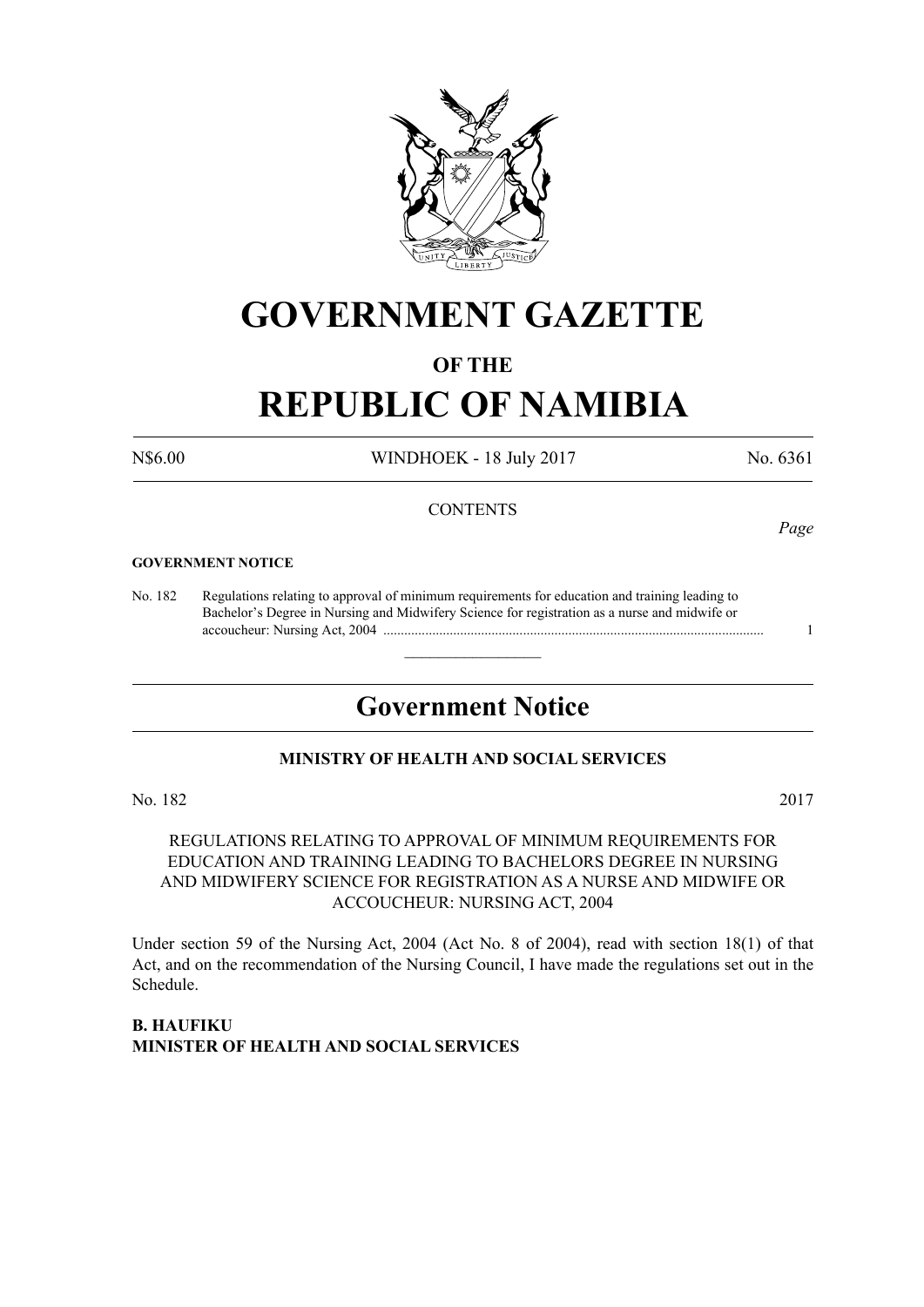# **SCHEDULE**

#### ARRANGEMENT OF REGULATIONS

# PART 1 DEFINITIONS

#### 1. Definitions

# PART 2

# CONDITIONS FOR APPROVAL OF EDUCATIONAL INSTITUTION QUALIFICATIONS OF LECTURERS

- 2. Conditions for approval of educational institution
- 3. Qualifications of lecturers

#### PART 3 COURSE CONTENT

#### 4. Curriculum for course of study

- 5. Duration of course of study
- 6. Requirements for admission to course of study
- 7. Objective of course of study

#### PART 4

# PRACTICALS, EXAMINATIONS AND COMPLETION OF COURSE

- 8. Theoretical and clinical instruction and practicals
- 9. Examinations
- 10. Completion and termination of course of study

# PART 5

# REGISTRATION

11. Registration

#### PART 6 LANGUAGE

12. Language

#### PART 1 **DEFINITIONS**

# **Definitions**

**1.** In these regulations, a word or expression to which a meaning has been assigned in the Act, bears that meaning, and unless the context otherwise indicates -

"academic year" means a period of training in a calendar year as determined by a tertiary education institution;

"comprehensive health care" means health care which is promotive, preventive, curative and rehabilitative;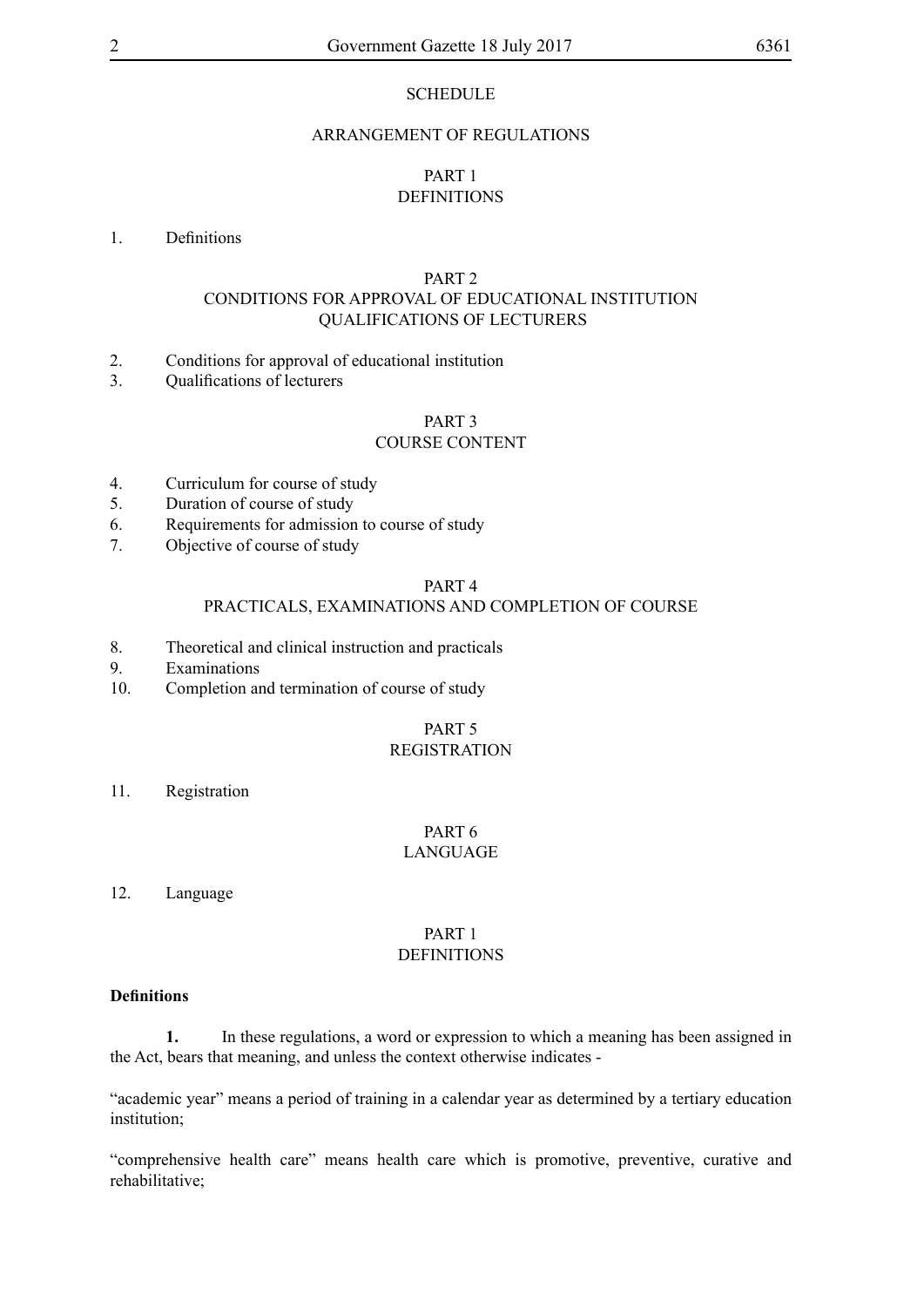"course of study" means a programme of education and training approved in terms of section 16(1) of the Act, leading to a qualification which confers on the holder of that qualification the right to register as a nurse, midwife or accoucheur;

"health resources" means health facilities personnel, material, finances, information and time;

"student" means a person enrolled or registered at an educational institution; and

"the Act" means the Nursing Act, 2004 (Act No. 8 of 2004).

#### PART 2

# CONDITIONS FOR APPROVAL OF EDUCATIONAL INSTITUTION AND QUALIFICATIONS OF LECTURERS

# **Conditions for approval of educational institution**

**2.** The Council may in terms of section 16(4)(a) of the Act approve an educational institution, for the purpose of educating and training in nursing, midwifery or accoucheury professions, provided that the Council is satisfied with the minimum requirements of the curriculum, the standards of education and the examination prescribed by such an educational institution.

# **Qualifications of lecturers**

- **3.** (1) The following health practitioners may teach students -
- (a) nurses, midwives or accoucheurs registered as such under the Act;
- (b) pharmacists registered as such in terms of the Pharmacy Act, 2004 (Act No. 9 of 2004);
- (c) social workers or psychologists registered as such in terms of the Social Worker and Psychology Act, 2004 (Act No. 6 of 2004);
- (d) any allied health professional with a qualification of not less than four years and registered as such in terms of the Allied Health Professions Act, 2004 (Act No. 7 of 2004); or
- (e) any other person who has the necessary experience to teach the course of study or to give training offered by the educational institution.

(2) A person who participates in the theoretical and clinical instruction of the students in the subjects nursing, midwifery, community health and mental health nursing must be registered with the Council and must have a post-graduate qualification in nursing education to the satisfaction of the Council.

(3) An owner, a manager or a person in charge of an educational institution for purposes of educating and training in nursing must -

- (a) be registered with the Council as a nurse, midwife or accoucheur;
- (b) have an additional qualification in nursing education; and
- (c) have a nursing qualification that is a level higher than the highest qualification offered by the educational institution or if the highest qualification offered is a doctoral degree, a nursing qualification at an equal level.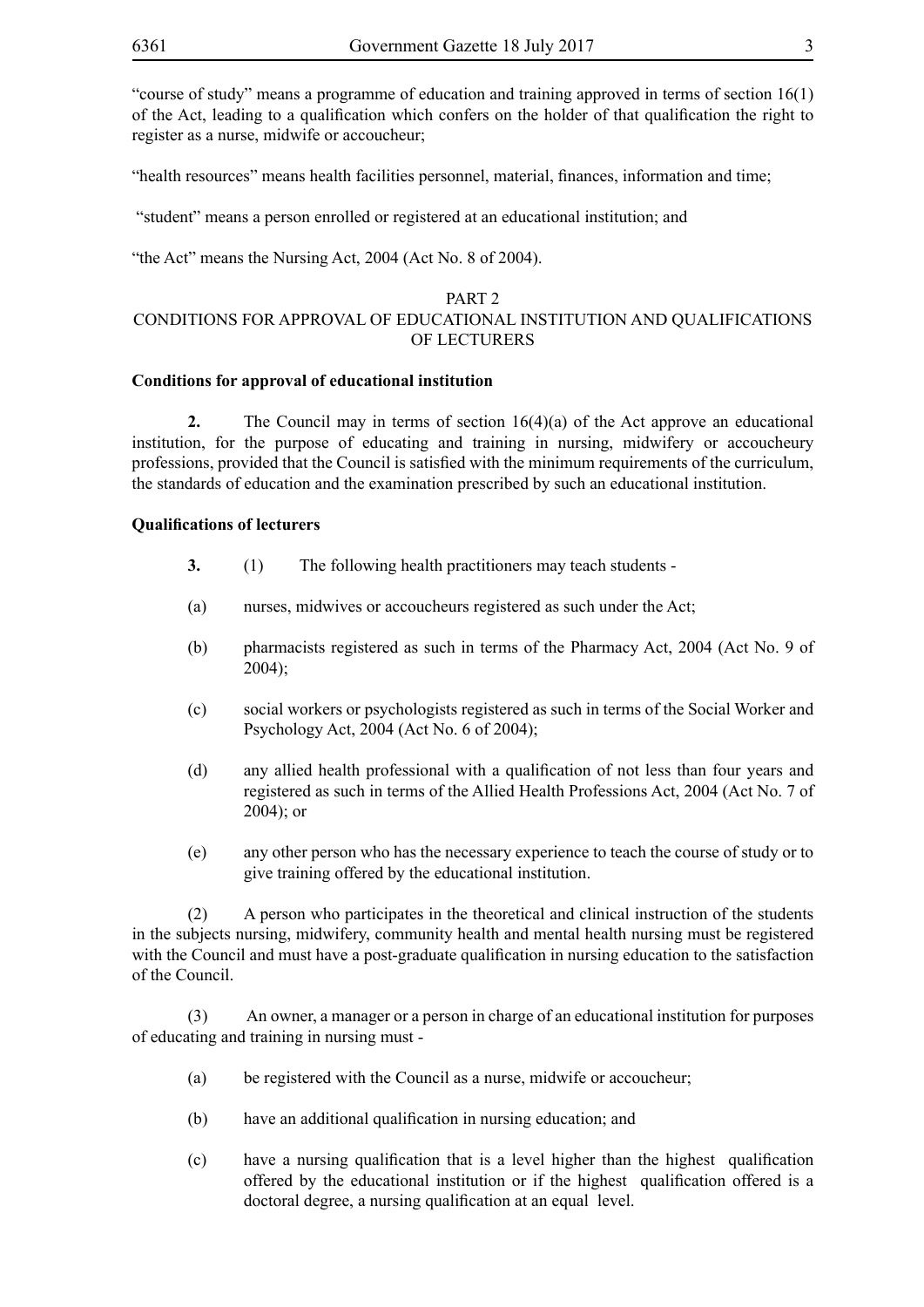# PART 3 COURSE CONTENT

# **Curriculum for course of study**

**4.** (1) The curriculum for the course of study at the educational institution must consist of the following subjects -

- (a) general nursing science;
- (b) community health nursing science;
- (c) applied biological sciences;
- (d) ethos and professional practice;
- (e) midwifery science;
- (f) mental health science, and
- (g) health service management.
- (2) The duration of study for each of the subjects must be -
- (a) not less than four academic years for general nursing science;
- (b) not less than three academic years for community health nursing science;
- (c) at least three academic years for applied biological sciences;
- (d) not less than one academic year for ethos and professional practice;
- (e) not less than three years academic years for midwifery science; and
- (f) at least one academic year for mental health science.

(3) An educational institution must submit the curriculum for the course of study to the Council for approval in accordance with section 16(1) of the Act.

(4) The approach in the method of teaching of the subject referred to in subregulation (1) must be the integration of the various fields of study, particularly in their clinical application.

# **Duration of course of study**

**5.** The duration of the course of study must be four years.

# **Requirements for admission to course of study**

**6.** A person who registers for the course of study is required to have a grade 12 certificate or any other equivalent qualification.

# **Objective of course of study**

**7.** The objective of the course of study is to enable a nurse, midwife or accoucheur registered as such in terms of this Act to -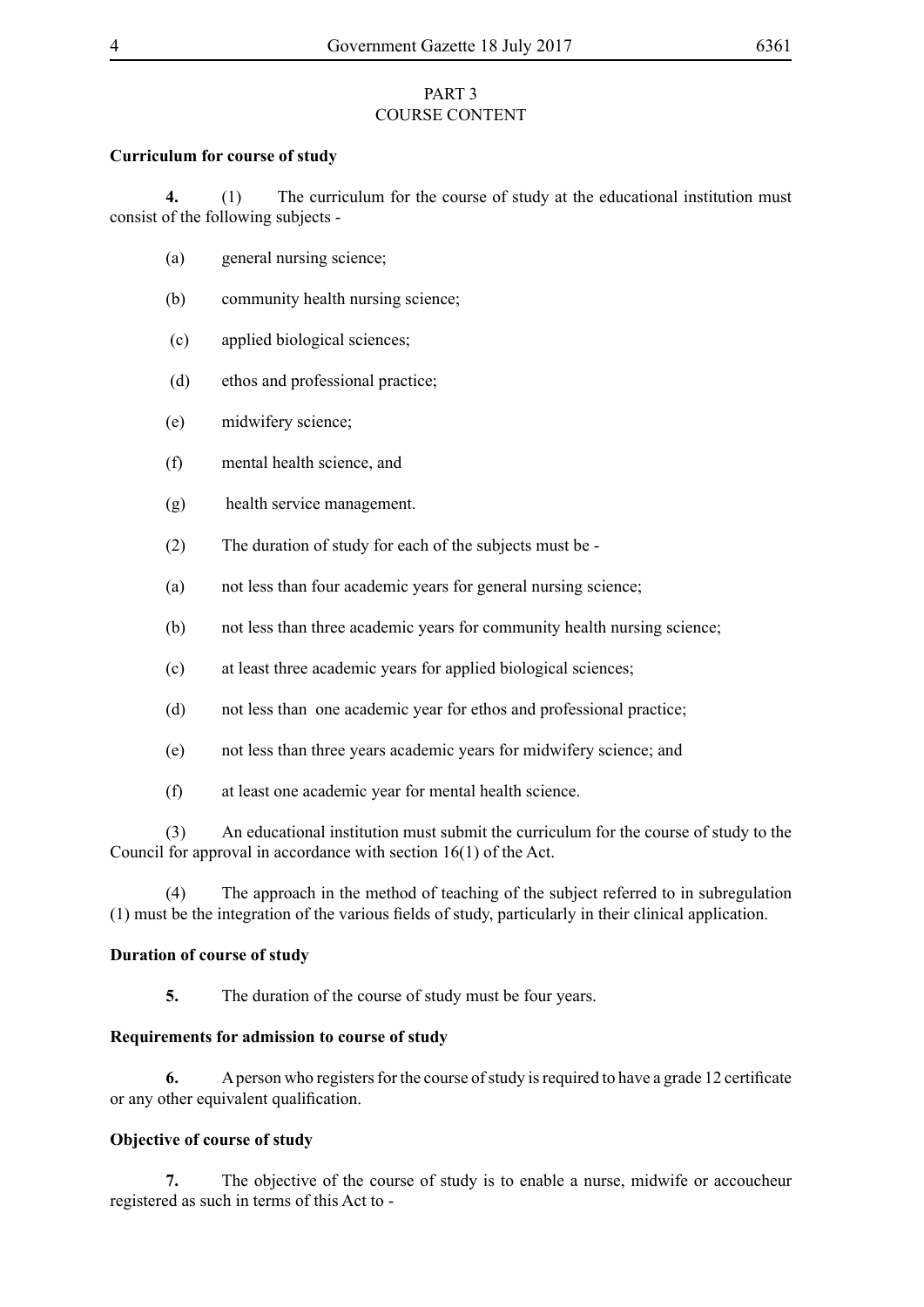- 
- (a) provide comprehensive health services to individuals, vulnerable groups, families and the community;
- (b) provide effective and comprehensive nursing and midwifery care that responds to the health needs of the community, including the referral of clients to other levels of health care;
- (c) initiate and participate in action-oriented research, and utilise the results to improve health care and service delivery;
- (d) plan and manage health resources efficiently for optimal health service delivery;
- (e) initiate and facilitate education for the community, clients, colleagues through effective communicative and inter-personal skills, according to needs; and
- (f) initiate and sustain intersectoral linkages with non-governmental organizations, churches, and other Ministries for health status improvement at community level.

#### PART 4

# PRACTICALS, EXAMINATIONS AND COMPLETION OF COURSE OF STUDY

# **Theoretical and clinical instruction and practicals**

**8.** (1) A student must throughout the course of study receive both theoretical and clinical instruction and must, undergo practicals in the subjects referred to in regulation 4.

- (2) The theoreticals must extend over a minimum of 2240 hours, divided as follows -
- (a) 400 hours in general nursing science;
- (b) 250 hours in community health nursing;
- (c) 350 hours in midwifery science;
- (d) 180 hours in ethos and professional practice;
- (e) 120 hours in mental health nursing;
- (f) 120 hours in health management;
- (g) 620 hours in applied biological sciences, divided as follows:
	- (i) 120 hours in anatomy;
	- (ii) 120 hours in physiology;
	- (iii) 60 hours in applied biochemistry and biophysics;
	- (iv) 60 hours in microbiology and parasitology;
	- (v) 60 hours in pharmacology; and
- (h) 200 hours in research relating to nursing practice.

(3) The clinical instruction and practical referred to in subregulation (1) must extend over a minimum of 2718 hours of which at least -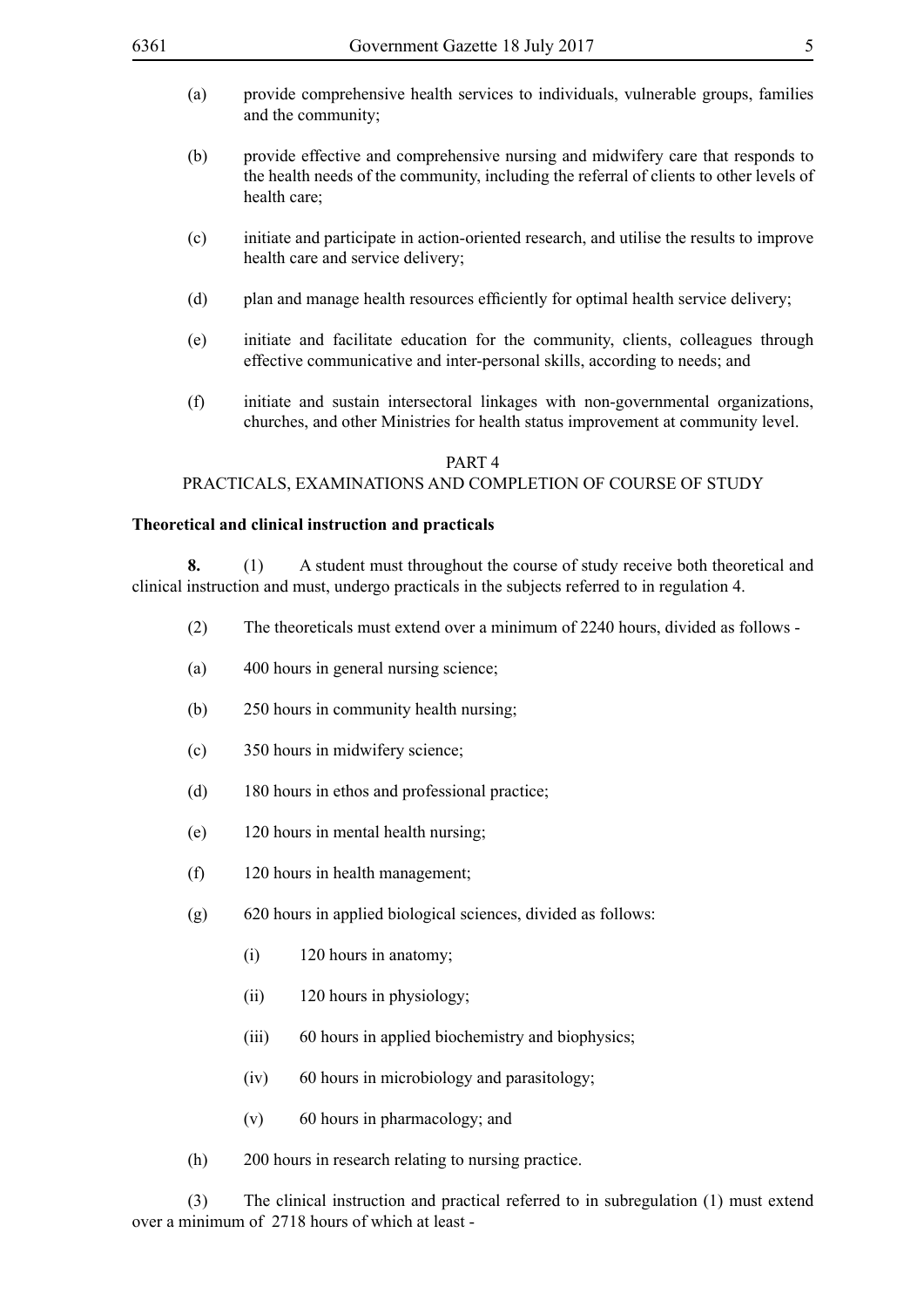- 
- (a) 940 hours must be in general nursing science, in:
	- (i) medical nursing including geriatric or oncology;
	- (ii) surgical nursing;
	- (iii) orthopaedic nursing;
	- (iv) paediatric nursing;
	- (v) gynaecology;
	- (vi) ear nose and throat;
	- (vii) out patient department (OPD);
	- (viii) casualty department;
	- (ix) operating room;
	- (x) principles of management; and
	- (xi) disaster management;
- (b) 800 hours must be in midwifery and neonatal, in:
	- (i) ante-natal care;
	- (ii) labour  $(1, 2, 3, 4$  stages);
	- (iii) pueperium;
	- (iv) post natal care;
	- (v) new born baby; and
	- (vi) premature babies;
- (c) a minimum of 99 hours on a number of cases in midwifery and neonatal, of which:
	- (i) 30 hours is in ante-natal patients examined;
	- (ii) 5 hours is in abnormal abdominal palpations and complications;
	- (iii) 5 hours is in number of pregnant women examined and counselled (pre and post counselling for HIV/AIDS) PMTCT;
	- (iv) 5 hours is in deliveries witnessed under supervision;
	- (v) 5 hours is in abnormal deliveries witnessed under supervision;
	- (vi) 5 hours is in witnessing of and assisting in repairing episiotomies;
	- (vii) 25 hours is in a number of parturient women personally attended by the student during first stage of labour (student must have been in actual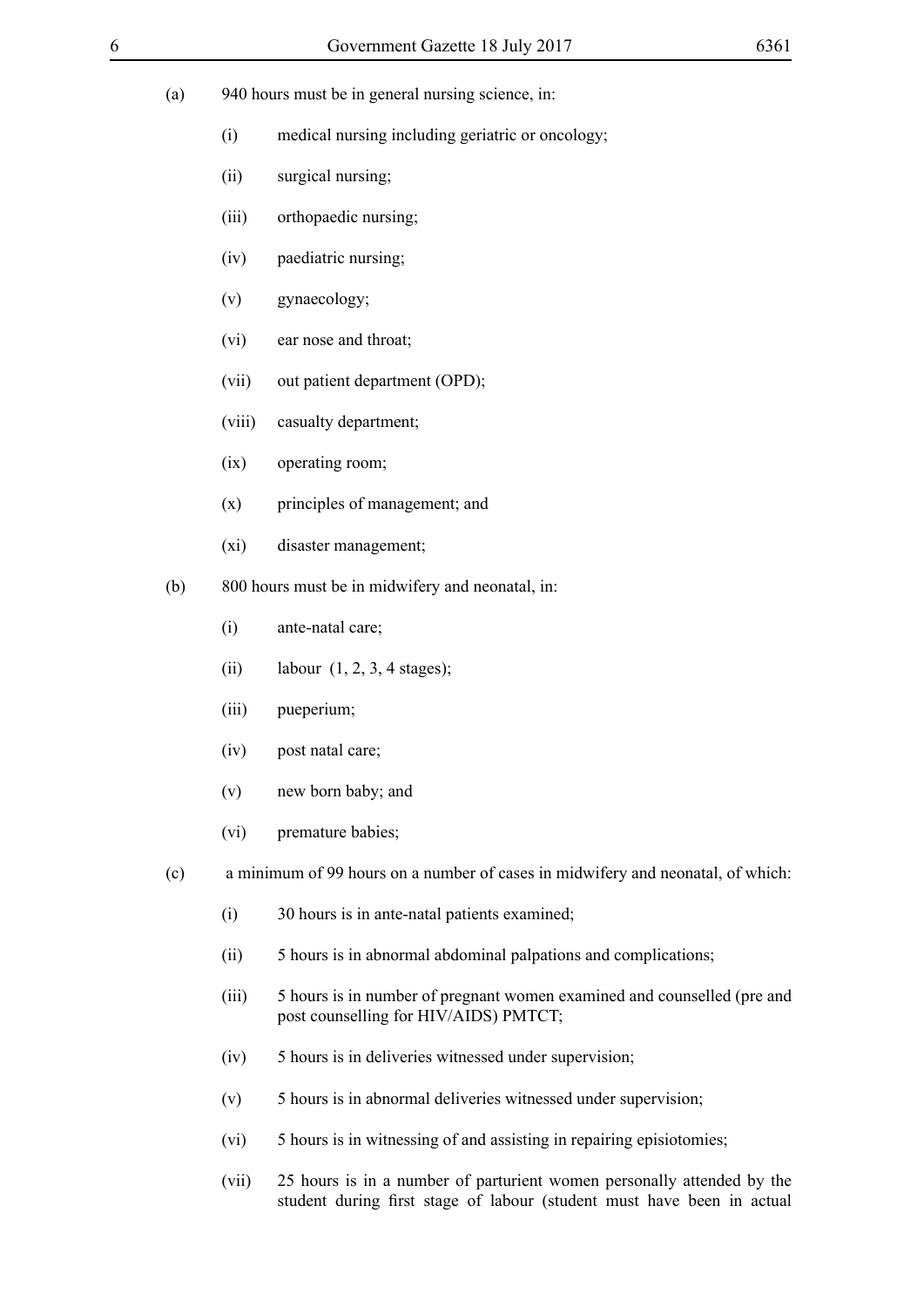attendance on the patient for the major part of the first stage of labour in which the patient was under surveillance of the delivery team):

- (viii) 15 hours is in a number of vaginal examinations done by students;
- (ix) 4 hours is in a number of partographs completed by student:
	- (aa) 2 hours in normal progress;
	- (bb) 2 hours in abnormal progress;
- (d) 12 hours is in a number of cases where students:
	- (i) assisted midwife with deliveries 5 hours;
	- (ii) witnessed complicated deliveries (forceps, breech delivery, or vacuum extractions) - 5 hours;
	- (iii) assisted with caesarean section 2 hours;
- (e) 95 hours in a number of deliveries by the student:
- (i) 15 hours in the hospital;
	- (ii) 15 hours in a number of Apgar assessments done by the student;
	- (iii) 15 hours in a number of placenta examinations;
	- (iv) 10 hours in a number of physical examinations of the infant undertaken by the student for detection of physical abnormalities of the new born;
	- (v) 20 hours in a number of new born patients followed up by the student for at least two days after delivery;
	- (vi) 20 hours in a number of new born infants followed by the student for at least two days after delivery;
- (f) 12 hours in a number of cases of infants nursed by the students:
	- (i) 5 hours with low birth weight infants;
	- (ii) 2 hours with baby at risk and sick new born;
	- (iii) 5 hours with post natal six weeks follow up;
- (g) 600 hours in community health nursing science:
	- (i) immunisation, family planning, tuberculosis or human immune deficiency virus or acquired immune deficiency syndrome;
	- (ii) monitoring of child under five years;
	- (iii) school health;
	- (iv) adolescent friendly services;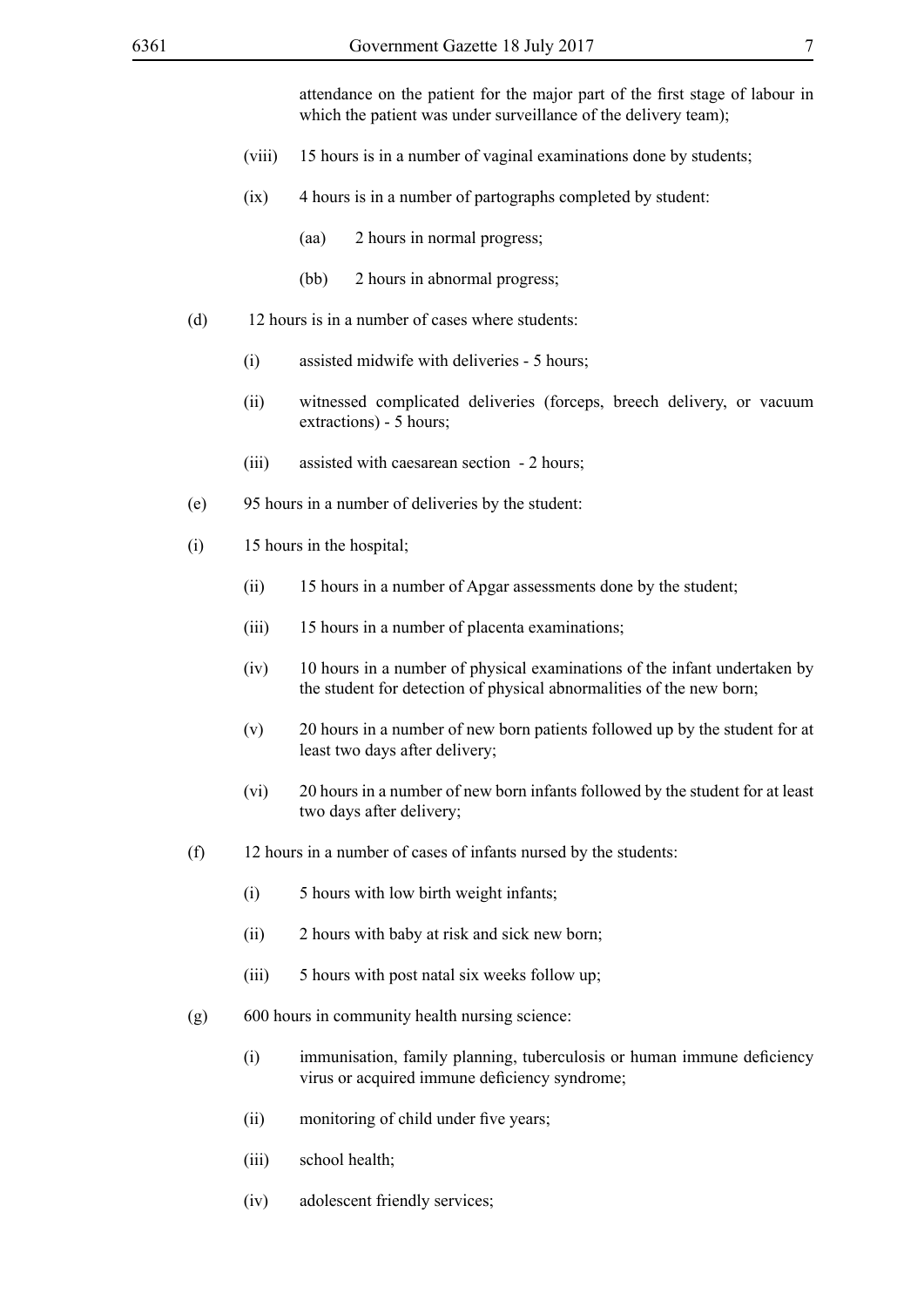- (v) assessment of all patients and prevention of diseases;
- (vi) community assessment and involvement;
- (vii) health information and nutritional needs assessment; and
- (viii) family care and counselling.
- (h) 160 hours in mental health:
	- (i) mental health care in hospitals and clinics;
	- (ii) assessment of the mental health patient;
	- (iii) counselling of the mental health patient and the family; and
	- (iv) caring for the mental health patient in and out of health facilities.

(4) Every student must be allocated to night shift for a minimum period of three months during the course of their training.

(5) Every student must receive clinical instruction and clinical learning experiences in a health facility approved by the Council.

# **Examinations**

**9.** An educational institution must, conduct examinations in all subjects referred to in regulation 4.

# **Completion and termination of course of study**

- **10.** (1) Where a student -
- (a) successfully completes the course of study;
- (b) for any reason withdraws from the course of study before completing it; or
- (c) is transferred to another educational institution,

the Council must be informed within 30 days of such completion, withdrawal or transfer by the person in charge of the educational institution concerned

(2) The notice referred to in subregulation (1)(c) must contain a record of the theoretical and clinical training which the student has undergone.

# PART 5

# REGISTRATION

# **Registration**

**11.** A student, who has passed the examination and complied with the requirements set out in these regulations, must be issued with a certificate of registration as a nurse, midwife or accoucheur on payment of a fee prescribed by the Council.